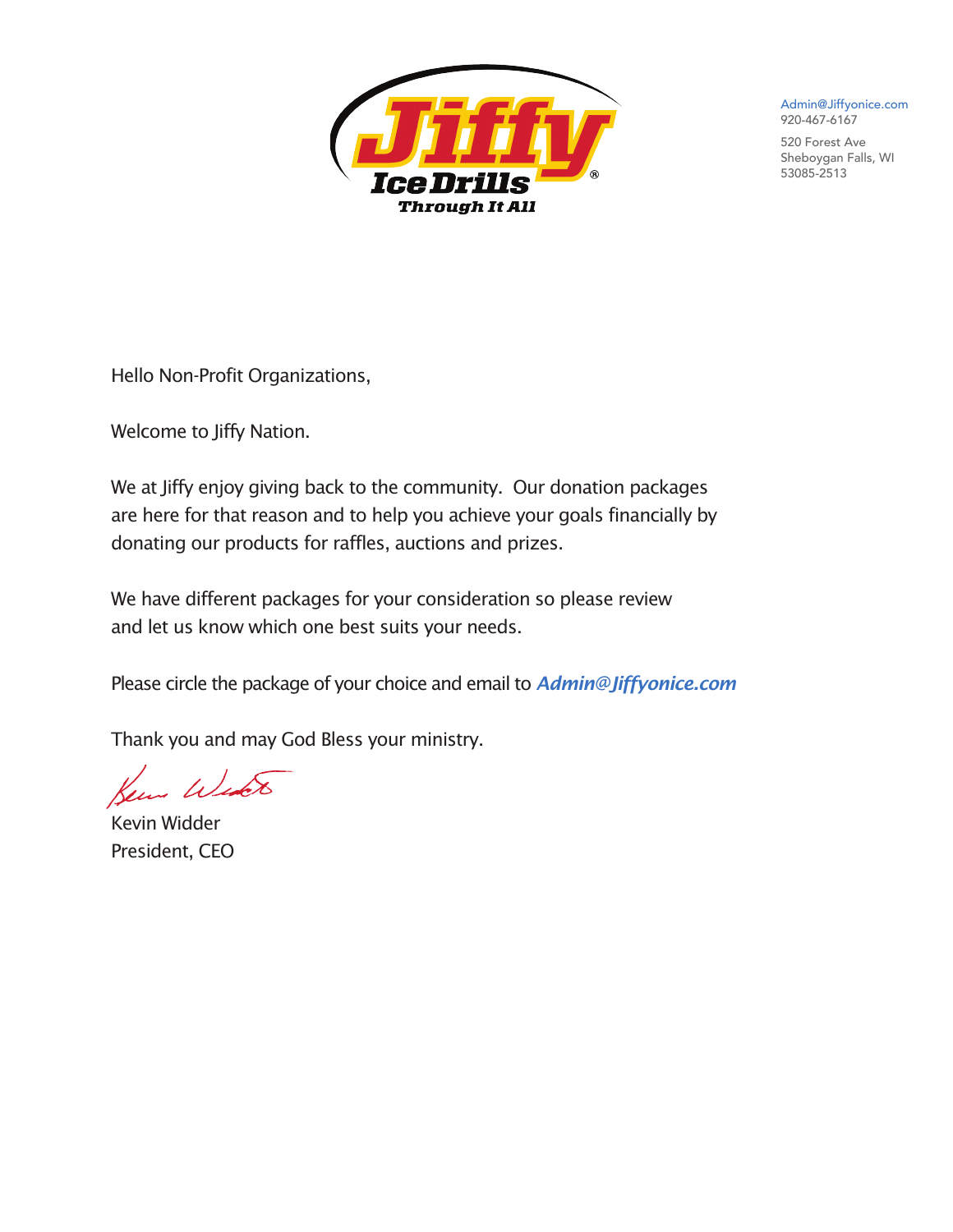

Admin@Jiffyonice.com 920-467-6167

520 Forest Ave Sheboygan Falls, WI 53085-2513

# *2020-2021 Jiffy® Donation Packages For Non-Profit Organizations*

## *Jiffy® Grand Prize Package*

The Jiffy® GRAND PRIZE Package includes the clean, powerful, and versatile JIFFY® MODEL 56 E6™ LIGHTNING ELECTRIC Power Ice Drill with a 10" XT™ drill assembly for tip-ups or large fish species along with the new adjustable two-position (18" & 24") drill extension. This package also includes both a 4.75" and a 6" D-Ice'r ARMOR<sup>™</sup> Chipper-Dipper<sup>™</sup>, a Jiffy® Mille Lac<sup>™</sup> Ice Chisel, and a Jiffy® Powerhead Cover.

A Jiffy® cap and a Jiffy® Ice Drill Decal are included to identify the Jiffy® owner on the ice. A large indoor/outdoor banner is provided with this Jiffy® GRAND PRIZE Package for display use, but it can also be provided to the package winner.

### *Jiffy® Walleye Package*

The Jiffy® Walleye Package includes the clean, powerful, and versatile Jiffy® 46 X-TREME™ PROPANE Power Ice Drill with an 8" STX™ drill assembly. The package also includes a Jiffy® Mille Lacs™ Ice Chisel, a 6" D-Ice'r ARMOR™ Chipper-Dipper™, a Jiffy® Powerhead Cover, a Jiffy® cap, and a Jiffy® Ice Drill Decal.

## *Jiffy® Perch Package*

The Jiffy® Perch Package includes the lightweight, but powerful Jiffy® Model 30 XT™ Power Ice Drill with an 8" XT™ drill assembly. The package also includes a Jiffy® Mille Lacs™ Ice Chisel, a 6" D-Ice'r ARMOR™ Chipper-Dipper™, a Jiffy® Powerhead Cover, and a Jiffy® cap.

#### *Jiffy® Power Ice Drill Package with XT™ Drill*

This package includes an 8" XT™ drill assembly, a 6" D-Ice'r ARMOR™ Chipper-Dipper™ and a Jiffy® Powerhead Cover.

#### *Jiffy® Power Ice Drill Package with STX™ Drill*

Preferred by the serious ice angler, this package includes an 8" STX™ drill assembly, a 6" D-Ice'r ARMOR™ Chipper-Dipper™, a Jiffy® Powerhead Cover, and a Jiffy® Ice Drill Decal.

- NOTE: WISCONSIN STATE AND COUNTY SALES TAXES PLUS MICHIGAN, MINNESOTA, NORTH DAKOTA, AND SOUTH DAKOTA SALES TAXES APPLY TO ALL PURCHASES FOR THOSE STATES UNLESS A SALES TAX EXEMPTION NUMBER AND CERTIFICATE ARE SUPPLIED AT TIME OF PURCHASE.
- NOTE: THE ORGANIZATION PURCHASING AN ICE DRILL DONATION PACKAGE WILL ALSO BE PROVIDED WITH A DOCUMENT WHICH WILL NEED TO BE GIVEN TO THE ICE DRILL WINNER. SHOULD WARRANTY SERVICE WORK BE REQUIRED, THE DOCUMENT WILL SERVE AS THE WINNER'S PURCHASE RECEIPT.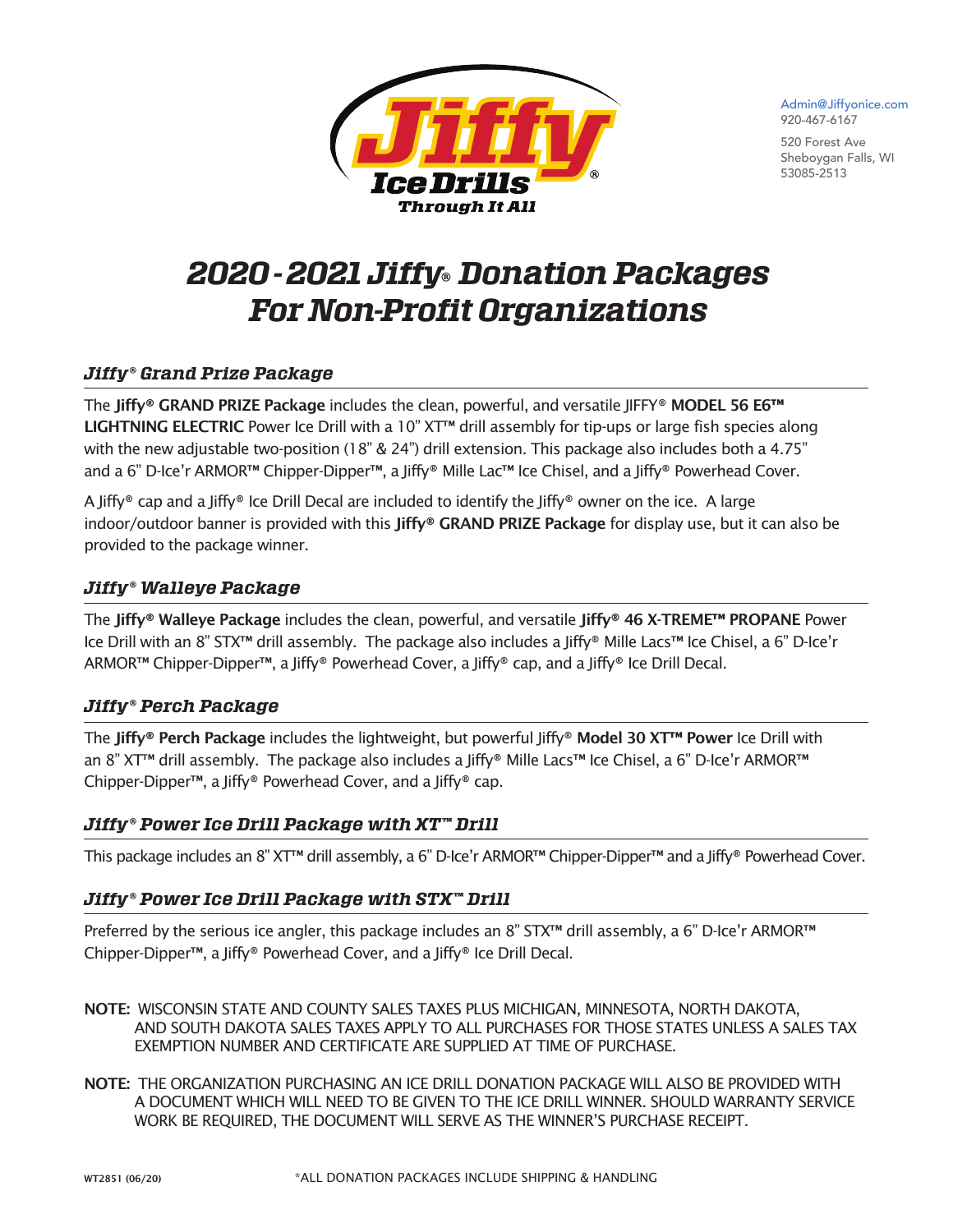### **2020 - 2021 JIFFY® DONATION PRICES FOR NON-PROFIT ORGANIZATIONS**

#### **Jiffy® GRAND PRIZE Package**

|               |                                                                               | <b>Donation</b> |                     |
|---------------|-------------------------------------------------------------------------------|-----------------|---------------------|
|               | <b>Part Number Package Description</b>                                        | <b>Price</b>    | <b>RETAIL VALUE</b> |
| 56-10         | Jiffy® MODEL 56 E6™ LIGHTNING Electric Powered Ice Drill w/10" XT™ Drill Assy | \$523,00        | \$599.99            |
| 4575          | 18" & 24" Adjustable Length Jiffy® Power Ice Drill Extension                  | \$30.52         | \$41.35             |
| 3542          | Jiffy <sup>®</sup> Mille Lacs™ Ice Chisel                                     | \$29.90         | \$49.63             |
| 4022          | Jiffy <sup>®</sup> Powerhead Cover                                            | n/c             | \$32.03             |
| 1840-D        | Chipper Dipper <sup>™</sup> with a 4.75" D-Ice'r ARMOR™ Ladle                 | n/c             | \$16.55             |
| 1841-D        | Chipper Dipper™ with a 6" D-Ice'r ARMOR™ Ladle                                | n/c             | \$18.62             |
| 4010          | Jiffy <sup>®</sup> Cap                                                        | n/c             | \$15.47             |
| 4421          | Jiffy <sup>®</sup> Ice Drill Decal                                            | n/c             | \$1.00              |
| <b>WA0011</b> | Jiffy <sup>®</sup> 2' x 6' Indoor/Outdoor Banner                              | n/c             | \$15.53             |
|               | Jiffy <sup>®</sup> GRAND PRIZE Package TOTAL**<br>\$583.42                    |                 | \$790.17            |

#### **Jiffy® WALLEYE Package**

|        |                                                                                                 | <b>Donation</b> |                     |
|--------|-------------------------------------------------------------------------------------------------|-----------------|---------------------|
|        | <b>Part Number Package Description</b>                                                          | <b>Price</b>    | <b>RETAIL VALUE</b> |
| 46-08  | Jiffy® 46 X-Treme Propane Powered Ice Drill with 8" Stealth STX <sup>™</sup> Cutting Technology | \$342.80        | \$399.99            |
| 3542   | Jiffy <sup>®</sup> Mille Lacs™ Ice Chisel                                                       | \$29.90         | \$49.63             |
| 4022   | Jiffy <sup>®</sup> Powerhead Cover                                                              | n/c             | \$32.03             |
| 1841-D | Chipper Dipper™ with a 6" D-Ice'r ARMOR™ Ladle                                                  | n/c             | \$18.62             |
| 4010   | Jiffy <sup>®</sup> Cap                                                                          | n/c             | \$15.47             |
| 4421   | Jiffy <sup>®</sup> Ice Drill Decal                                                              | n/c             | \$1.00              |
|        | Jiffy <sup>®</sup> WALLEYE Package TOTAL**                                                      | \$372.70        | \$516.74            |

÷.

#### **Jiffy® PERCH Package Part Number Package Description Donation Price RETAIL VALUE 30-08-XT** Jiffy® Model 30 XT™ Power Ice Drill w/8" XT™ Drill Assembly **\$254.50** \$309.99 **3542** Jiffy® Mille Lacs™ Ice Chisel **\$29.90** \$49.63 **4022** Jiffy® Powerhead Cover **n/c** \$32.03 **1841-D** Chipper Dipper™ with a 6" D-Ice'r ARMOR™ Ladle **n/c n/c n/c** \$18.62<br>**4010** Jiffy® Cap **515.47 4010** Jiffy® Cap **n/c** \$15.47 **Jiffy® PERCH Package TOTAL\*\* \$284.40 \$425.74**